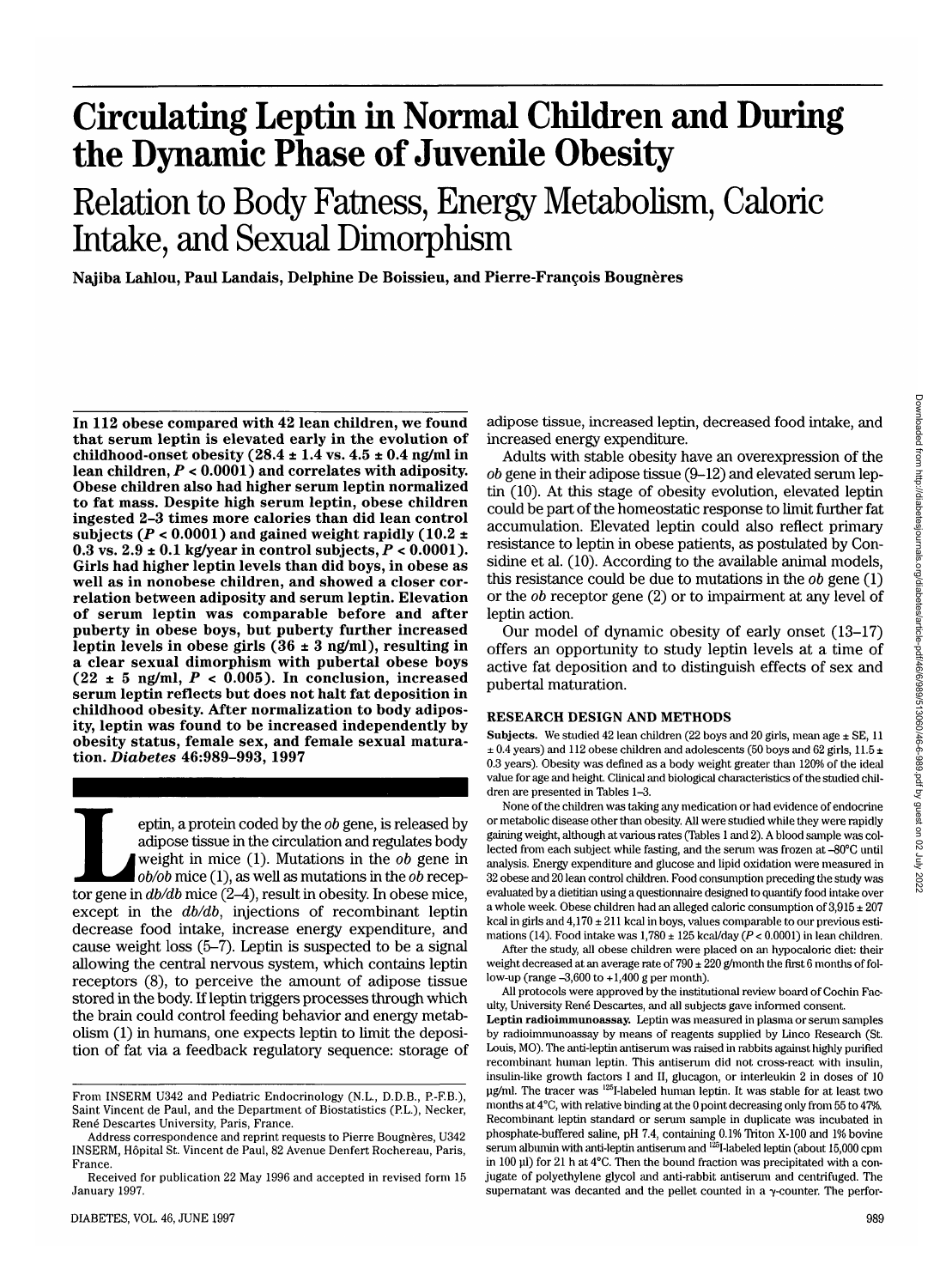| TABLE 1                                                             |  |  |
|---------------------------------------------------------------------|--|--|
| Clinical characteristics of the studied obese and nonobese children |  |  |

|                            | Obese children  | Nonobese children |           |
|----------------------------|-----------------|-------------------|-----------|
| $\it n$                    | 112             | 42                |           |
| Age (years)                | $11.8 \pm 0.3$  | $10.7 \pm 0.5$    | <b>NS</b> |
| Pubertal stage             | $12.2 \pm 0.2$  | $1.9 \pm 0.3$     | <b>NS</b> |
| Body weight (kg)           | $68.6 \pm 2.0$  | $32.7 \pm 1.7$    | < 0.00001 |
| Percent IBW                | $164.5 \pm 2.1$ | $98.7 \pm 1.2$    | < 0.00001 |
| BMI $(kg/m2)$              | $29.2 \pm 0.4$  | $16.7 \pm 0.3$    | <0.00001  |
| Fat mass (kg)              | $29.6 \pm 1.0$  | $10.5 \pm 0.7$    | < 0.00001 |
| Fat mass (% body wt)       | $44.3 \pm 0.8$  | $31.1 \pm 0.8$    | < 0.00001 |
| Weight gain past year (kg) | $10.2 \pm 0.3$  | $2.9 \pm 0.1$     | < 0.00001 |

Pubertal stage was assessed according to Tanner. IBW, ideal body weight.

mance of the standard curve was as follows:  $ED_{so}: 1.48 \pm 0.09$  ng,  $ED_{so}: 6.07 \pm 0.51$ ng,  $ED_{20}$ :  $31.7 \pm 3.49$  ng. The intra-assay coefficients of variation were  $3.6$  and  $3.3\%$ at the levels 1.4 and 14.2 ng/ml, respectively. The inter-assay coefficients of variation were 4.6 and 3.7 at the levels 1.4 and 14.2 ng/ml, respectively. The detection limit was computed according to Currie (16): the critical limit (95th percentile of the blank value) was 0.1 ng/ml, and the qualitative detection limit (level different from the blank at 95% significance) was 0.3 ng/ml. Recovery of human leptin added to a plasma pool was  $105 \pm 4\%$  (mean  $\pm$  SD). Serial dilutions of high-level samples strictly parallel the standard curve. Mean fasting level  $(\pm SD)$  was  $3.6 \pm 0.7$  ng/ml in nonobese men and  $8.8 \pm 3.9$  ng/ml in nonobese menstruating women.

**Indirect calorimetry.** At 8:30 A.M., after an overnight fast, continuous indirect calorimetry was performed using a Deltatrac Metabolic Monitor (Datex, Finland), and urinary nitrogen was measured, as reported in a previous study of obese children (14). During the 1-h experiment, the children rested comfortably on a bed and watched television or read.

**Other analyses.** Insulin was measured by radioimmunoassay using reagents provided by CIS Biointernational (Gif-sur-Yvette, France) (17). The standard was human insulin calibrated to the International Preparation 66/304. Serum glucose was measured using glucose oxidase (Yellow Springs Instruments, Yellow Springs, OH). Plasma free fatty acids were measured using a colorimetric method (18).

The percentage of fat-free mass and body fat was determined by bioelectric impedance analysis (Eugedia, France), a method that has recently been validated in children (19). Although variability in within-subject predictive accuracy may compromise delineation of small changes within individuals in a group, bioelectric impedance is considered reliable for comparison between groups with major differences in body composition (20). Oral glucose tolerance tests were performed by giving each subject  $40$  g/m<sup>2</sup> glucose after overnight fasting. Plasma glucose and insulin levels were measured in the fasting state and 120 min after glucose ingestion.

**Statistical analysis.** Linear regression analyses were performed relating measures of body composition, obesity history, and indexes of adiposity to serum leptin concentration. Between-group univariate analyses (obese vs. nonobese, female vs. male) were made by one-way analysis of variance with regard to serum leptin concentrations and variables such as BMI, fat mass (expressed in kg and as percent body weight), age, etc., using analysis of variance for quantitative variables. Correlations between leptin and BMI and fat mass (kg and percent) were calculated using Spearman's correlation coefficient in obese and lean patients. All significant independent variables were then examined for interactions between variables by stepwise multiple regression analysis to leptin as dependent variable and sex, BMI, fat mass, and age. Betweengroup analyses to determine whether sex or obesity status altered the relationship between leptin and measures of body composition were made by multiple analysis of covariance using the grouping variable as a covariate. For all statistical tests, significance was defined as  $P < 0.05$ . Computations were made with BMDP statistical software.

## **RESULTS**

Clinical and metabolic characteristics of the studied children are presented in Tables 1-3. The indexes of body fatness used in this study, BMI and fat mass (kg and percent body weight), were closely correlated in obese and nonobese children, with correlation coefficients ranging from 0.64 to 0.84.

The mean serum leptin concentration in the 112 obese children was  $28.4 \pm 1.4$  ng/ml compared with  $4.5 \pm 0.4$  ng/ml in the 42 nonobese children *(P <* 0.0001). Univariate analysis in obese children showed that serum leptin correlated with BMI in obese ( $r = 0.63, P < 0.001$ ) and nonobese children ( $r$  $= 0.60, P < 0.001$ ) (Fig. 1). Serum leptin also correlated in obese and nonobese children with fat mass expressed in

## TABLE 2

Clinical characteristics of the obese children according to gender and pubertal status

|                             | Obese boys     |                |                | Obese girls    |                |                |
|-----------------------------|----------------|----------------|----------------|----------------|----------------|----------------|
|                             | All            | Before puberty | During puberty | All            | Before puberty | During puberty |
| $\boldsymbol{n}$            | 50             | 23             | 27             | 62             | 27             | 35             |
| Age (years)                 | $12 \pm 0.4$   | $9.6 \pm 0.5$  | $14 \pm 0.3$   | $10.8 \pm 0.4$ | $8.7 \pm 0.3$  | $12.6 \pm 0.5$ |
| Pubertal stage              | $2.2 \pm 0.2$  |                | $2.8 \pm 0.2$  | $2.2 \pm 0.2$  |                | $3.2 \pm 0.2$  |
| Duration of obesity (years) | $7.5 \pm 0.5$  | $6.6 \pm 0.6$  | $8.7 \pm 0.7$  | $7 \pm 0.5$    | $5.3 \pm 0.4$  | $8.9 \pm 0.7$  |
| Body weight (kg)            | $71 \pm 3$     | $57 \pm 4$     | $84 \pm 3$     | $63 \pm 3$     | $49 \pm 2$     | $76 + 5$       |
| Percent IBW                 | $160 \pm 2$    | $159 \pm 3$    | $160 \pm 3$    | $167 \pm 4$    | $165 \pm 4$    | $168 \pm 7$    |
| BMI $(kg/m^2)$              | $29.2 \pm 1$   | $27.4 \pm 1$   | $31.1 \pm 1$   | $29.2 \pm 1$   | $27.1 \pm 1$   | $31.3 \pm 2$   |
| Fat mass (kg)               | $30 \pm 1$     | $24 \pm 1$     | $37 \pm 1$     | $28.5 \pm 1$   | $21.5 \pm 1$   | $36 \pm 2$     |
| Fat mass (% body wt)        | $43 \pm 1$     | $42 \pm 1$     | $44 \pm 1$     | $46 \pm 8^*$   | $44 \pm 1$     | $48 \pm 1$     |
| Weight gain last year (kg)  | $10.7 \pm 0.7$ | $10.1 \pm 0.9$ | $11.5 \pm 0.9$ | $9.6 \pm 0.4$  | $8.6 \pm 0.4$  | $10.8 \pm 0.6$ |

Pubertal stage was assessed according to Tanner.  $P < 0.02$  vs. obese boys. IBW, ideal body weight.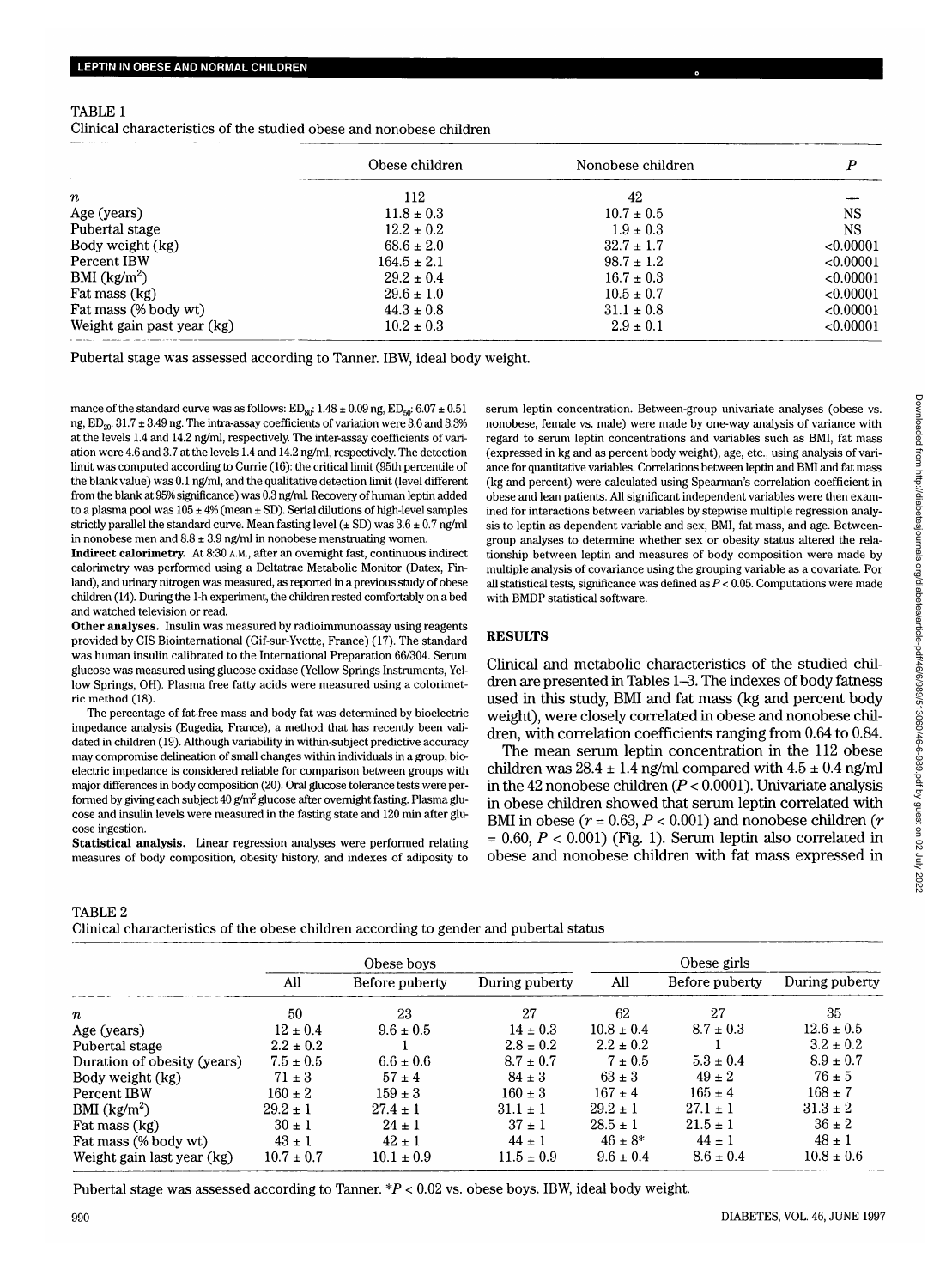## TABLE 3

Circulating leptin, glucose, and insulin concentrations in the obese children according to sex and pubertal status

|                                                                                       | Obese boys      |                 | Obese girls     |                  |                 |                               |
|---------------------------------------------------------------------------------------|-----------------|-----------------|-----------------|------------------|-----------------|-------------------------------|
|                                                                                       | All             | Before puberty  | During puberty  | All              |                 | Before puberty During puberty |
| n                                                                                     | 50              | 23              | 27              | 62               | 27              | 35                            |
| Fasting plasma<br>glucose (mmol/l)                                                    | $4.1 \pm 0.1$   | $4 \pm 0.1$     | $4.1\pm0.1$     | $4.1 \pm 0.1$    | $3.9 \pm 0.1$   | $4.4 \pm 0.1$                 |
| Fasting plasma<br>insulin $(\mu U/ml)$                                                | $14 \pm 1$      | $10 \pm 1$      | $18 \pm 2$      | $18 \pm 2$       | $15 \pm 4$      | $20 \pm 3$                    |
| Glucose at 120 min<br>OGTT (mmol/l)                                                   | $5.2 \pm 0.4$   | $4.9 \pm 0.2$   | $5.7 \pm 0.2$   | $5.6 \pm 0.2$    | $5.4 \pm 0.3$   | $5.8 \pm 0.3$                 |
| Insulin at 120 min<br>OGTT (mU/ml)                                                    | $69 \pm 8$      | $54 \pm 7$      | $85 \pm 10$     | $83 \pm 9$       | $67 \pm 11$     | $96 \pm 10$                   |
| Free fatty acid (mmol/l)                                                              | $0.58 \pm 0.04$ | $0.62 \pm 0.08$ | $0.54 \pm 0.04$ | $0.64 \pm 0.04$  | $0.69 \pm 0.06$ | $0.62 \pm 0.04$               |
| Basal energy<br>expenditure (kcal/min)                                                | $1.16 \pm 0.04$ | $1.02 \pm 0.04$ | $1.31 \pm 0.03$ | $1 \pm 0.03$     | $0.91 \pm 0.02$ | $1.12 \pm 0.04$               |
| Lipid oxidation<br>$(mg \cdot m^{-2} \cdot min^{-1})$                                 | $33 \pm 2$      | $31 \pm 4$      | $35 \pm 2$      | $28 \pm 2$       | $29 \pm 3$      | $26 \pm 2$                    |
| Glucose oxidation<br>$(mg \cdot m^{-2} \cdot min^{-1})$                               | $70 \pm 4$      | $78\pm5$        | $61 \pm 4$      | $76 \pm 4$       | $80 \pm 4$      | $71 \pm 5$                    |
| Serum leptin (ng/ml)                                                                  | $25 \pm 3$      | $24 \pm 3$      | $22 \pm 5$      | $32 \pm 4*$      | $28 \pm 6$      | $36 \pm 3$ †‡                 |
| Serum leptin per unit fat mass<br>$(ng \cdot ml^{-1} \cdot kg^{-1} \text{ fat mass})$ | $0.83 \pm 0.06$ | $0.96 \pm 0.09$ | $0.68 \pm 0.13$ | $1.11 \pm 0.07*$ | $1.14 \pm 0.08$ | $1.08 \pm 0.09$ †             |

 $*P < 0.005$  vs. boys;  $\uparrow P < 0.005$  vs. pubertal boys;  $\downarrow P < 0.01$  vs. prepubertal girls.

kilograms *(P <* 0.001) or percent body weight *(P <* 0.001). Correlations in obese children were comparable with that described in adults with stable obesity (10). When expressed per unit fat mass, serum leptin was found to be higher in obese than in lean children (1.0  $\pm$  0.05 vs. 0.46  $\pm$  0.03 ng/ml per kg fat mass,  $P < 0.001$ ) and in girls than in boys, both in obese (Table 3) and nonobese children (0.52  $\pm$  0.04 vs. 0.38  $\pm$  0.04 ng/ml per kg fat mass, *P <* 0.02).

Since absolute fat mass was closely dependent on age and obesity duration ( $r = 0.85$  and 0.87, respectively,  $P < 0.001$ ), serum leptin correlated with these parameters. Percent fat mass did not correlate with obesity duration and was weakly related to age *(r* = 0.38, *P <* 0.002). Serum leptin correlated weakly, but positively, with the rate of weight gain the year preceding the study  $(r = 0.38, P < 0.002)$ , suggesting that fat deposition was not restricted by high leptin concentrations. Neither was leptin predictive of future weight loss during the first 6 months following the prescription of a standard hypocaloric diet.

After adjustment for age, pubertal status, and adiposity indexes, serum leptin was higher in obese girls  $(32 \pm 4$  ng/ml) than in obese boys  $(25 \pm 3 \text{ ng/ml}, P < 0.0001)$ . This difference was not related to the slightly greater fat content in obese girls than in obese boys, and the difference before and after puberty was not due to changes in fat content (Table 2). Serum leptin was comparable in boys before and after puberty, despite a slightly higher fat content in the latter group (Tables 2 and 3). In contrast, obese girls had a 30% rise in serum leptin concentrations during puberty.

Stepwise multiple regression analysis found that serum leptin was significantly correlated with BMI and sex in obese and nonobese children (Table 4).

When adjusted for BMI using covariance analysis, serum leptin was also significantly higher in lean girls than in lean boys *(P <* 0.0001). Similar relationships were observed with the other indexes of adiposity. Adjusted for sex using mul-



FIG. 1. Relationship between BMI and serum leptin concentration in nonobese children. The equations describing the regressions are: *y* = 1.0x  $\pm$  11.5 ( $r = 0.74$ ,  $P < 0.001$ ) in girls ( $\bullet$ ) and  $y = 0.99 - 13$  ( $r = 0.54$ ,  $P < 0.001$ ) in boys (O).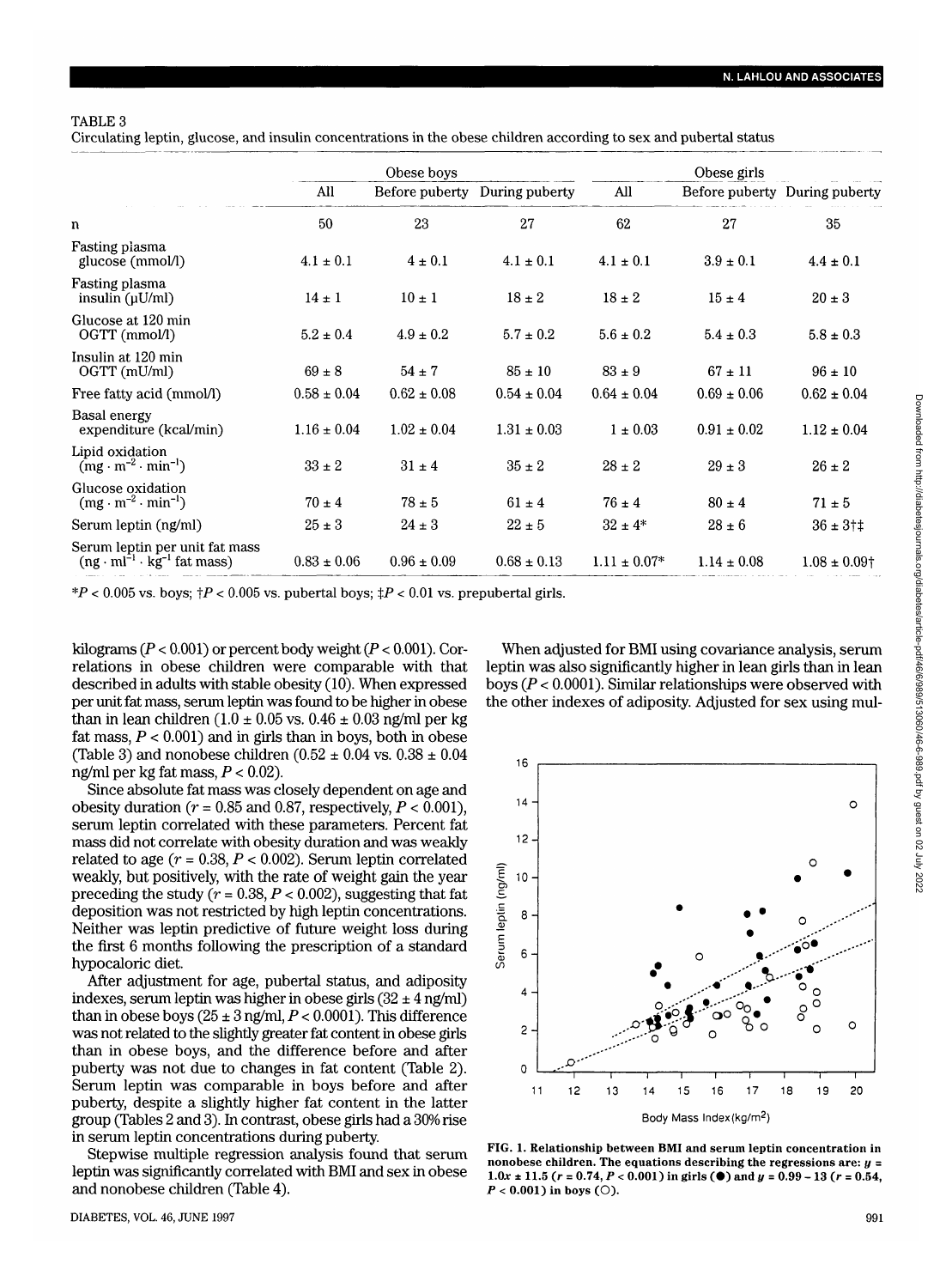|          | <b>Step</b> | Variable entered  | Number of variables included | Multiple $r$ |
|----------|-------------|-------------------|------------------------------|--------------|
| Obese    |             | BMI               |                              | 0.63         |
|          |             | <b>Sex</b>        |                              | 0.67         |
| Nonobese |             | BMI<br><b>Sex</b> |                              | 0.60<br>0.66 |

TABLE 4

| Summary table for multiple stepwise regression analyses in the studied children |  |
|---------------------------------------------------------------------------------|--|
|---------------------------------------------------------------------------------|--|

tiple analysis of covariance, the relationship between leptin and BMI was different in obese and nonobese children (Figs. 1 and 2).

In the obese children, serum leptin correlated with fasting insulin  $(r = 0.45, P < 0.002)$  but not with fasting glucose or with insulin, glucose, or glucose-to-insulin ratio at 120 min of the oral glucose tolerance test. Leptin did not correlate with plasma free fatty acid or with basal rates of energy expenditure or carbohydrate or lipid oxidation (Table 2). Basal energy expenditure was closely related to lean body mass in the obese children  $(y = 17x + 890, r = 0.77, P < 0.0001)$ .

A subset of three obese patients (one girl, two boys), all of whom were prepubertal, had surprisingly low leptin concentrations with respect to their body fatness: they were consistently lying clearly outside of the 95% confidence interval of the regression of serum leptin with BMI, and fat mass in kilograms or percent body weight (Fig. 2). This observation of hypoleptinemic obese children is comparable with that of the 5% of obese adults who have decreased leptin production relative to the amount of body fat (10). In contrast, another group of four patients (three girls, one boy) had remarkably high leptin concentrations with respect to the leptin-BMI relationship (Fig. 2). No relevant phenotypic differences were detected in these children compared with the rest of the obese cohort.

### DISCUSSION

The present study shows that increased leptin levels are an early feature of juvenile obesity. The relationship between serum leptin and body fat content in our obese children resembles that observed in adults with long-standing, stable obesity (10). Increased leptin levels in obese adults were interpreted as indicating leptin resistance. Our data, obtained at a stage when obesity is constituting rapidly, support this interpretation because leptin did not appear to act as a satiety regulator in the obese children, who kept an exaggerated appetite and a remarkably high caloric intake despite hyperleptinemia

During the dynamic phase of fat deposition, our obese children have a slight increase of their basal energy expenditure, as observed previously (14). The lack of relationship between increased serum leptin and increased energy expenditure, however, does not support an active signaling role for leptin to regulate energy metabolism in the obese children. In fact, the slightly higher basal energy expenditure in the obese children appears to simply reflect their increased lean body mass.

Not only was leptin elevation unable to inhibit rapid fat deposition in young obese patients, it correlated positively with weight gain. For example, the obese children with leptin levels above 40 ng/ml were gaining weight at a rate of 15.3  $\pm 2$  kg/year, 3-4 times the normal rate.

Pharmacological doses of leptin decrease food intake, increase energy expenditure, and cause weight loss in mice that have mutations of the *ob* gene (5), diet-induced obesity (6), or normal weight (7). Our data in obese juvenile patients suggest that the use of leptin as a treatment aiming to decrease body weight would certainly require much higher circulating leptin levels than those observed here or, more logically, a drug able to improve leptin action.

Obese children appear to produce twice as much leptin per unit fat mass than do lean control children, and obese and nonobese girls produce 37% more than boys through mechanisms that have yet to be elucidated: besides the postulated resistance to leptin, differences in fat mass composition, regulation of leptin production (sex hormones, glucocorticoids), or leptin clearance could play a role.

Our observation that obese girls had higher leptin levels than boys is consistent with the sex difference reported for obesity mRNA values in adipocytes from obese adults (11). A comparable sex-related difference was also found in nonobese children. Such sexual dimorphism is not explained



FIG. 2. Relationship between BMI and serum leptin concentration in obese children. The equations describing the regressions are:  $y = 1.9x$  $\pm$  27 ( $r$  = 0.80,  $P$  < 0.001) in girls ( $\bullet$ ) and  $y$  = 1.7x - 27 ( $r$  = 0.54,  $P$  <  $0.001$ ) in boys ( $\bigcirc$ ). Squares indicate obese patients lying outside of the 95% confidence interval of the regression.